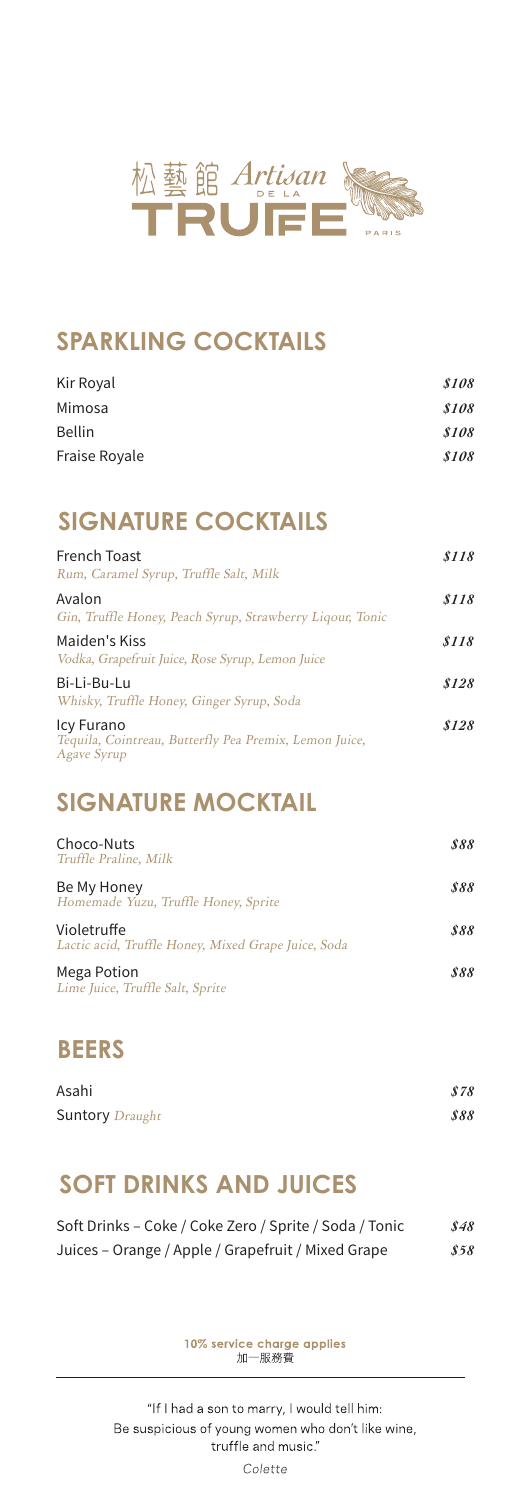# **WINES**

|                                                                                                      | gls                | btl                 |
|------------------------------------------------------------------------------------------------------|--------------------|---------------------|
| <b>CHAMPAGNE &amp; SPARKLING WINE</b>                                                                |                    |                     |
| Prosecco Spumante DOC Treviso "Il Fresco" Brut<br>Veneto, Italy                                      | 898                | \$480               |
| Villa Sandi, Treviso "Il Fresco" Rosé Brut<br>Veneto, Italy                                          | \$128              | \$580               |
| Taittinger, Brut Reserve<br>Champagne, France                                                        | \$168              | <i>\$720</i>        |
| Gosset Grand Rosé<br>Champagne, France                                                               |                    | \$980               |
| Taittinger, Vintage Brut 2013<br>Champagne, France                                                   |                    | \$1,280             |
| Frank Bonville, Terroir Pur Oger Blanc de<br>Blancs Grand Cru 2014<br>Champagne, France              |                    | \$1,680             |
| <b>WHITE</b>                                                                                         |                    |                     |
| Henri Bourgeois, Petit Bourgeois Sauvignon<br><b>Blanc 2020</b><br>Loire Valley, France              | 898                | \$450               |
| Max Ferd. Richter, Riesling Estate 2019 / 2020<br>Mosel, Germany                                     | <i><b>S108</b></i> | \$480               |
| Azienda Agricola Pieropan,<br>Soave Classico 2019 / 2020<br>Veneto, Italy                            | \$118              | <i><b>\$520</b></i> |
| Val de L'Ours Chardonnay by DBR Lafite 2020<br>Corbières, France                                     | \$128              | \$580               |
| Ogier Traditional ARTESIS Côtes du Rhône Blanc 2019<br>Rhône Valley, France                          |                    | <i><b>8600</b></i>  |
| Gewürztraminer, Maison Trimbach 2016 / 2017<br>Alsace, France                                        |                    | \$640               |
| Louis Jadot, Chablis 2020<br>Bourgogne, France                                                       |                    | 8680                |
| Henri Bourgeois Famille Bourgeois Sancerre Les Baronnes<br>Blanc 2016 / 2019<br>Loire Valley, France |                    | \$780               |
| Leflaive, Mâcon-Verzé 2018<br><i>Bourgogne, France</i>                                               |                    | 8880                |

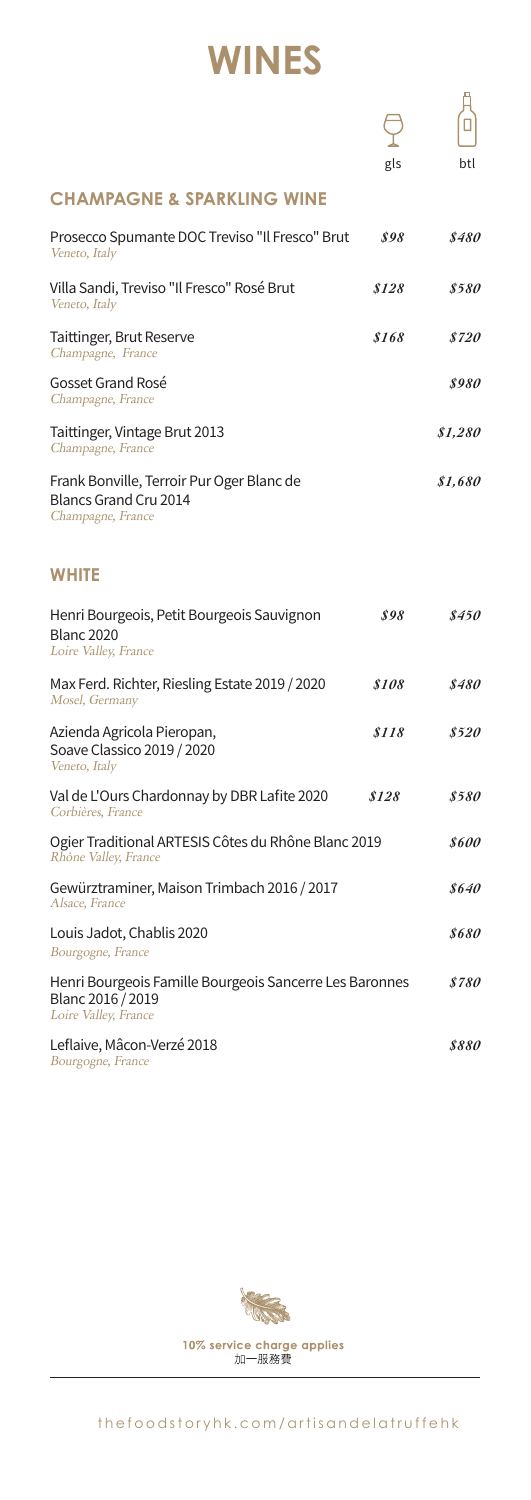# **WINES**

|                                                                                             | gls   | btl                 |
|---------------------------------------------------------------------------------------------|-------|---------------------|
| <b>RED</b>                                                                                  |       |                     |
| Ruffino Chianti DOCG 2019<br>Tuscany, Italy                                                 | \$98  | \$450               |
| Tyrrell's Rufus Stone, Heathcote Shiraz 2019 / 2020<br>Heathcote, Australia                 | \$108 | \$480               |
| Val de L'Ours Red Blend by DBR Lafite 2019<br>Corbières, France                             | \$118 | \$540               |
| Vasse Felix,<br>Filius Cabernet Sauvignon 2018 / 2019<br>Margaret River, Australia          | \$128 | \$580               |
| Pinot Noir, Maison Trimbach 2016 / 2017 (375ml)<br>Alsace, France                           |       | \$250               |
| Grand Bateau Le Phare Medoc Rouge 2016 / 2019<br>Bordeaux, France                           |       | <i><b>\$600</b></i> |
| Agricola Querciabella Mongrana Maremma<br>Toscana IGT 2019<br>Tuscany, Italy                |       | \$640               |
| Ogier Traditional Les Paillanches Croz-Hermitage 2018<br>Rhône Valley, France               |       | \$680               |
| Domaine Baron Thénard,<br>Givry 1er Cru "Clos Saint Pierre"2016 / 2017<br>Bourgogne, France |       | \$720               |
| Ségla, Margaux 2013<br>Bordeaux, France                                                     |       | \$780               |
| Louis Jadot, Santenay Clos de Malte Rouge 2016<br>Bourgogne, France                         |       | 8880                |
| Fabio Oberto, Barolo DOCG 2016 / 2017<br>Piedmont, Italy                                    |       | \$980               |
| Castello Banfi, Brunello di Montalcino DOCG 2015 / 2016<br>Tuscany, Italy                   |       | \$1,080             |
| Masi, Costasera Amarone Classico DOCG 2015 / 2016<br>Veneto, Italy                          |       | \$1,180             |
| Château Canon,<br>Croix Canon Saint-Émilion Grand Cru 2013<br>Bordeaux, France              |       | \$1,280             |

## **DESSERT**

Cà del Baio, Moscato d'Asti 2020 *\$480* Piedmont, Italy